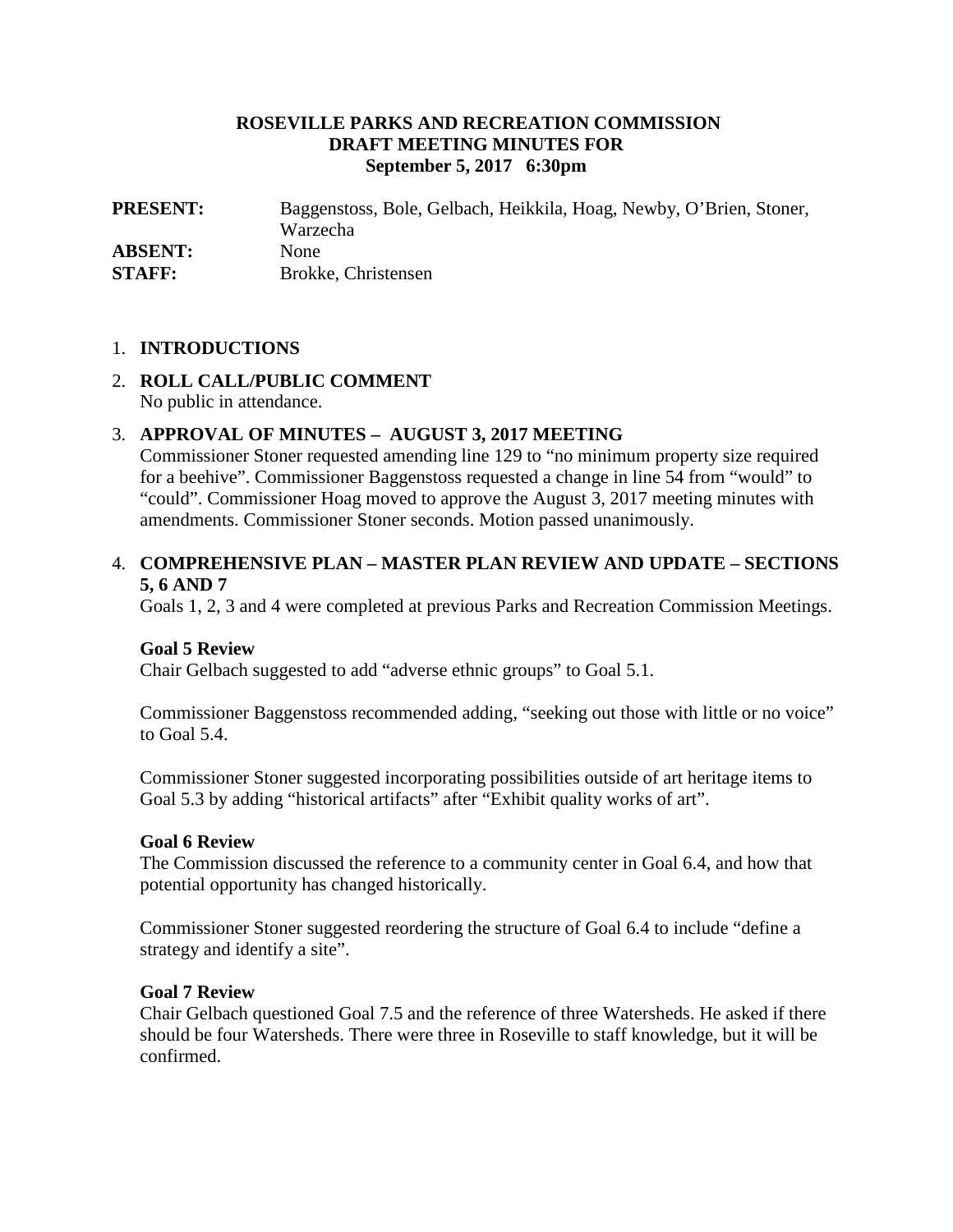Vice-Chair O'Brien offered the addition of Goal 7.7, to address the volunteers needed for the Natural Resources Program. The Commission discussed using similar language to Goal 2.7 with the addition of support "and engage".

Newby suggested adding "and the need for critical habitat for pollinators" to Goal 7.4.

Chair Gelbach indicated that the Commission would be completing a final overview of all the goals and recommendations at the October 3, 2017 meeting.

# 5. **PARK DEDICATION METHOD DISCUSSION**

Chair Gelbach introduced the work that was done to review the Park Dedication method at the August 3, 2017 Parks and Recreation meeting.

The Commission agreed that they are comfortable with and suggest the current method for determining Park Dedication. However, going forward they suggested a periodic comparison every couple of years to review the League of MN Cities methodology as part of their ongoing Park Dedication analysis.

Vice-Chair O'Brien asked for additional details on the current non-residential land and cash dedication amounts. Currently, the land amount is 5% and the cash dedication is 10% FMV.

The Commission discussed equalizing the amounts.

Commissioner Stoner moved to increase the non-residential land amount from 5% to 10% with all other amounts, including cash amounts to remain the same for 2018. Vice-Chair O'Brien seconds. Motion passes unanimously.

# 6. **PREPARE FOR JOINT MEETING WITH RAMSEY COUNTY PARKS AND RECREATION COMMISSION**

The Commission discussed a potential list of topics for the joint meeting with Ramsey County Parks and Recreation. The potential list included:

- Update on Ramsey County's Comprehensive Plan and planning process, including trail systems and promoting connections
- EAB
- Dog Park (lack of a fully fenced park)
- Plans for McCarron's Park (specifically the lighting)
- Rice-Larpenteur Revitalization
- Natural Resources

After discussing time consideration and priorities the Commission recommended these final topics: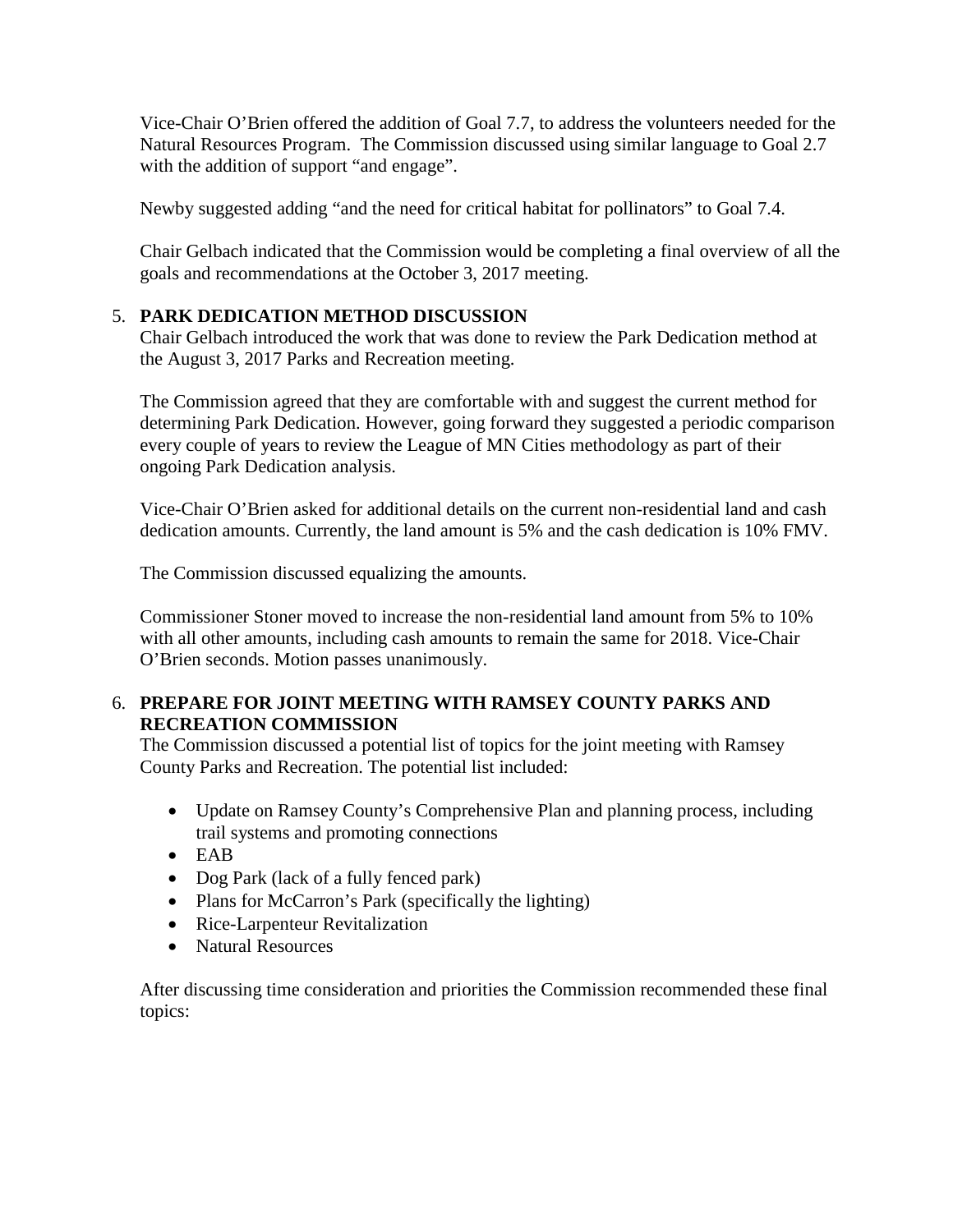- 1. Planned Improvements
	- Dog Park
	- Lighting at McCarron's Park
	- Rice-Larpenteur Revitalization
- 2. Master Plan and Planning Process Updates
- 3. Natural Resource Restoration
	- EAB

# 7. **POSSIBLE NOVEMBER MEETING LOCATION CHANGE**

Chair Gelbach introduced the opportunity to meet at Fairview Community Center for the November 2, 2017 Parks and Recreation Commission Meeting in conjunction with the 2132 Cleveland Avenue Park Master Plan Open House.

Commissioner Baggenstoss inquired on the timing of the meetings. Staff confirmed that the Master Plan Open House will begin at 6:00 p.m. Commissioners would participate in the Open House and then would convene for a meeting as needed.

The Commission agreed they are comfortable with moving the November 2, 2017 meeting to Fairview Community Center to allow the Commission to be involved in the 2132 Cleveland Avenue Master Plan Open House starting at 6:00 p.m.

## 8. **ONGOING TOPICS**

# i. **Cedarholm Community Building Replacement**

The Cedarholm Community Building replacement was approved by the City Council. Parks and Recreation Staff and contractors are moving forward with temporary quarters, permits, asbestos removal and construction. Funding Sources approved by the City Council for the new Cedarholm Community Building include:

| <b>Funding Source</b>                  | <b>Amount</b> |
|----------------------------------------|---------------|
| <b>Park Dedication</b>                 | \$1,000,000   |
| Park Renewal Program                   | \$250,000     |
| Park Renewal (SW Commitment)           | \$600,000     |
| Golf Course Fund                       | \$65,000      |
| Internal Loan (Street Fund)            | \$1,120,900   |
| <b>Total Available Funding Sources</b> | \$3,035,900   |

Chair Gelbach inquired about how the internal loan would be paid back. Staff relayed that it could potentially be via Park Dedication or other internal city funds.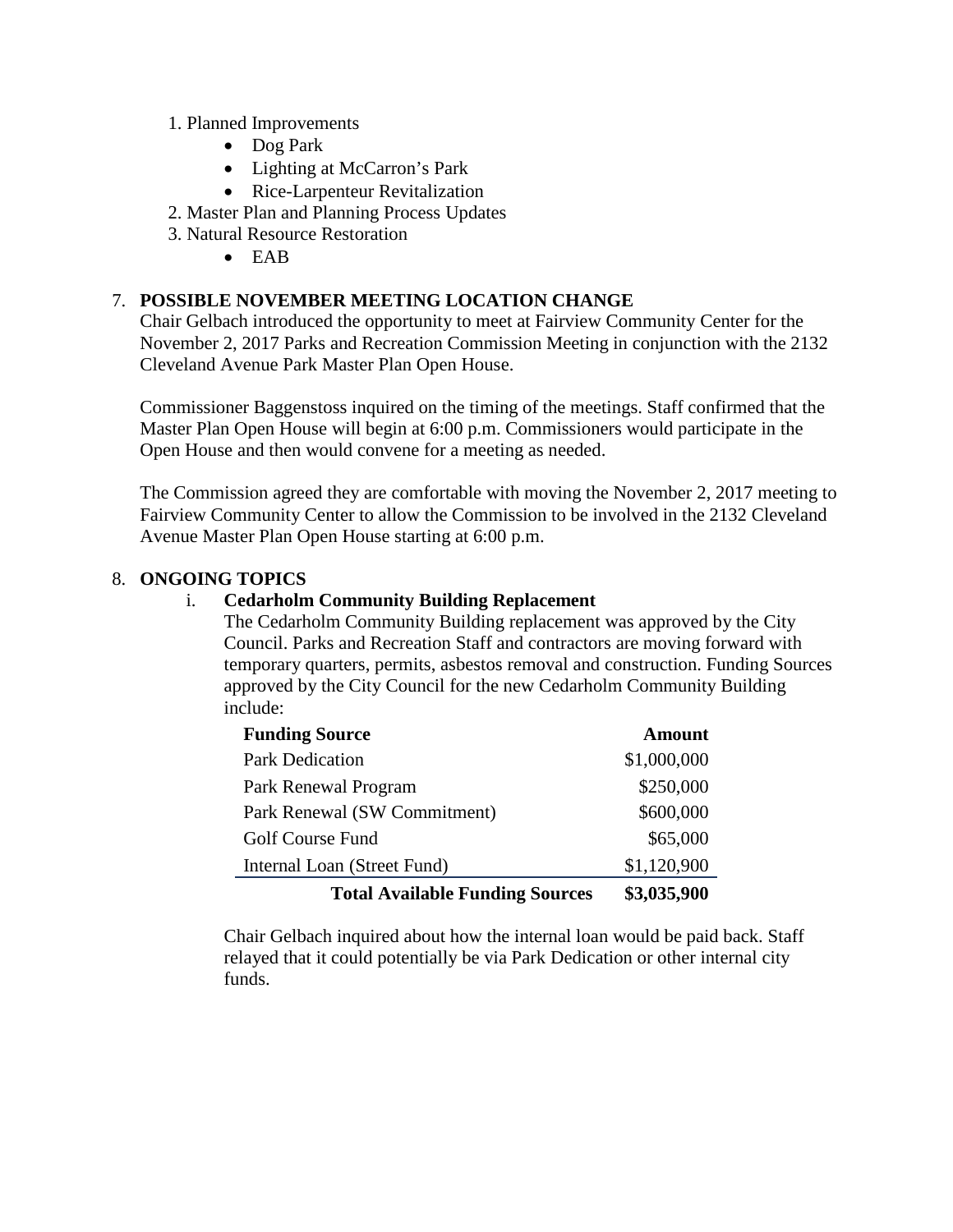| <b>Total Project Cost</b>                 | \$3,035,900   |
|-------------------------------------------|---------------|
| Alternative #2: Certified Lumber          | \$82,000      |
| <b>Actual Project Cost</b>                | \$2,953,900   |
| <b>Project Cost</b>                       | <b>Amount</b> |
| The total approved project costs include: |               |

Vice-Chair O'Brien questioned if the utilization of the Golf Course Fund means that it will be changed from an Enterprise fund. Staff confirmed that at this time it is an Enterprise Fund as there are still some monies remaining. Further discussion on this topic are expected in the future.

Commissioner Stoner was concerned about the amount of the Park Dedication fund utilized for the Cedarholm Community Building project. However, expressed appreciation that the project is moving forward.

#### ii. **City Council Joint Meeting Review**

Commissioner O'Brien commented that the City Council appeared to have specific requests for the Commission in terms of the Capital Improvement Plan (CIP).

Staff agreed and suggested that they provide background information on the Capital Improvement Plan (CIP) at an upcoming meeting.

The Commission had a discussion on the joint meeting and the feedback they received from the City Council including capital assets and lobbying for the OVAL bonding at the legislature. They agreed that they would like to increase their understanding and participation in these items. Staff will provide background information at an upcoming meeting.

Commissioner Stoner noted that he felt the Council had a desire for the Parks and Recreation Commission to be more active on a variety of issues and to come up with the next "big push".

Vice-Chair O'Brien reiterated the feeling that the City Council was looking for the "next big thing" and that the Master Plan is not done. She also suggested creating a progress tracking system to assess the status of remaining Master Plan items.

Staff stated that Phase 1 of the Renewal Program is complete. Phase 2 is to sustain those items that were accomplished in Phase 1. A community center is also identified in the Master Plan as a desire by the community.

Chair Gelbach questioned how best to communicate what has been done. He suggested devising a plan to get accomplishments out to the community.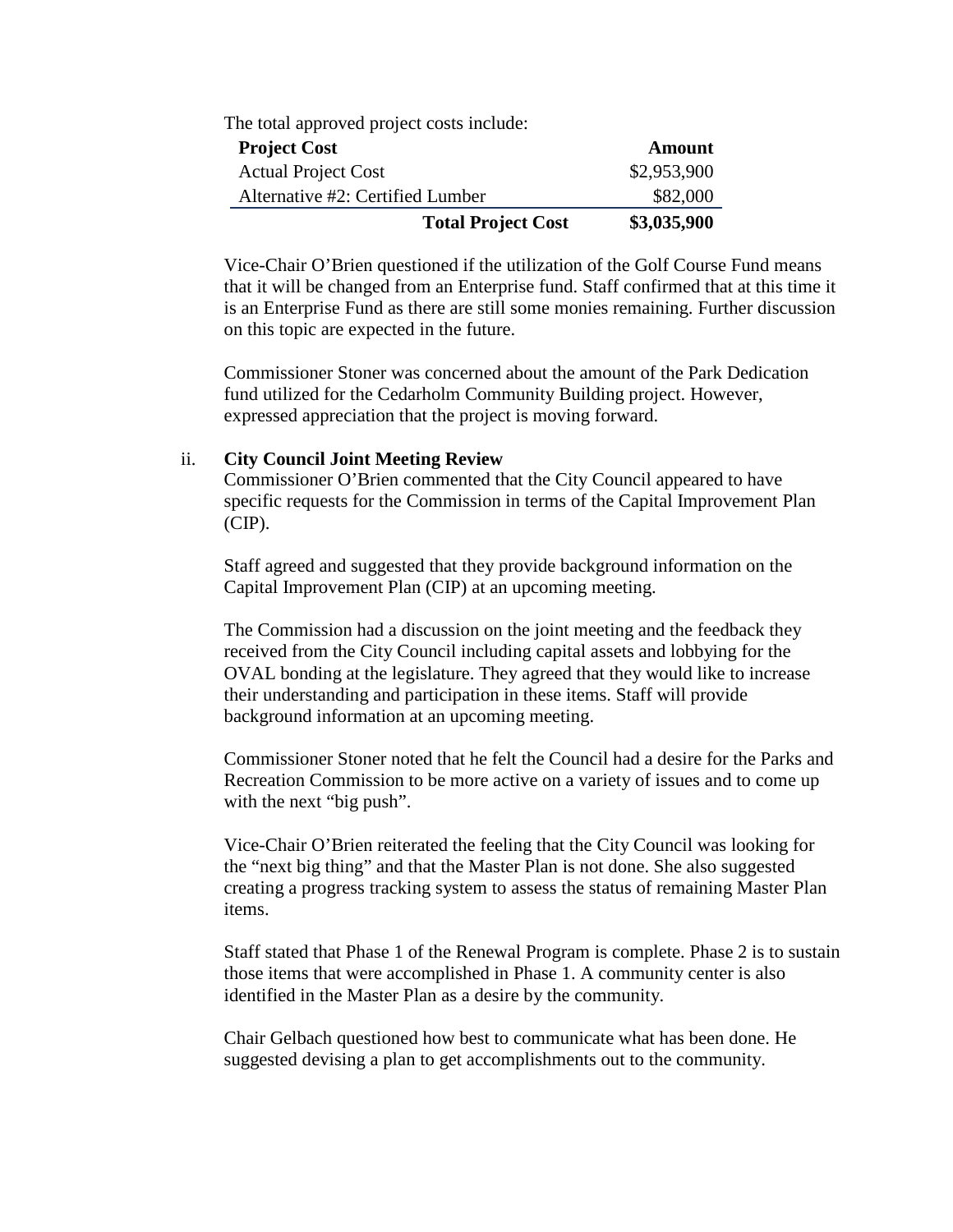#### iii. **Commission Education Primer**

Chair Gelbach introduced and distributed a Commission Education Primer. It is a document with information to help new Commissioners.

Commissioner Baggenstoss added that as a new member he has questions on where the Commission is at on a topic and what they have done so far.

The Commission discussed that this would be helpful for not only new Commissioners but also the Public.

Commissioner Newby suggested including a summary or list of accomplishments including 2-3 big picture themes.

Commissioner Warzecha thanked Chair Gelbach and Vice-Chair O'Brien for putting the list together and believes that it will be very helpful.

Commissioner Stoner proposed including a definition of the role of Parks and Recreation in trails and a schedule of when the Commission typically completes reoccurring tasks.

Any future suggestions that the Commission may have for the Primer can be sent to Parks and Recreation staff member Christensen.

## 9. **STAFF REPORT**

- Rick Schultz retired after 31 years with the Roseville Parks and Recreation Department
- Lauren Deal has been named the new Recreation Superintendent
- Elen Swenson retired after 11 years from her customer service role with Roseville Parks and Recreation
- The Central Park Foundation has funded 4 recent Roseville Park Projects, including:
	- o Rocket Ship Restoration in Central Park
	- o Replacement of the Bocce Ball Courts in Central Park
	- o Nature Center Deck Upgrades
	- o Central Park Amphitheatre Roof Replacement and Painting
	- Thanks to the Roseville Central Park Foundation!
- Park Planning:
	- 2132 Cleveland: October 6 @ Fairview Community Center (6 p.m.)
	- 2132 Cleveland: November 2 @ Fairview Community Center (6 p.m.)
	- 1716 Marion Street: Meeting Sept. 12 @ 1716 Marion Street (6:00 p.m.)
	- 1716 Marion Street: October 17 @ Galilee Church (6:00 p.m.)
- Wild Rice Festival: September 16, 2017 @ Harriet Alexander Nature Center (10:00 a.m.  $-4:00 \text{ p.m.}$